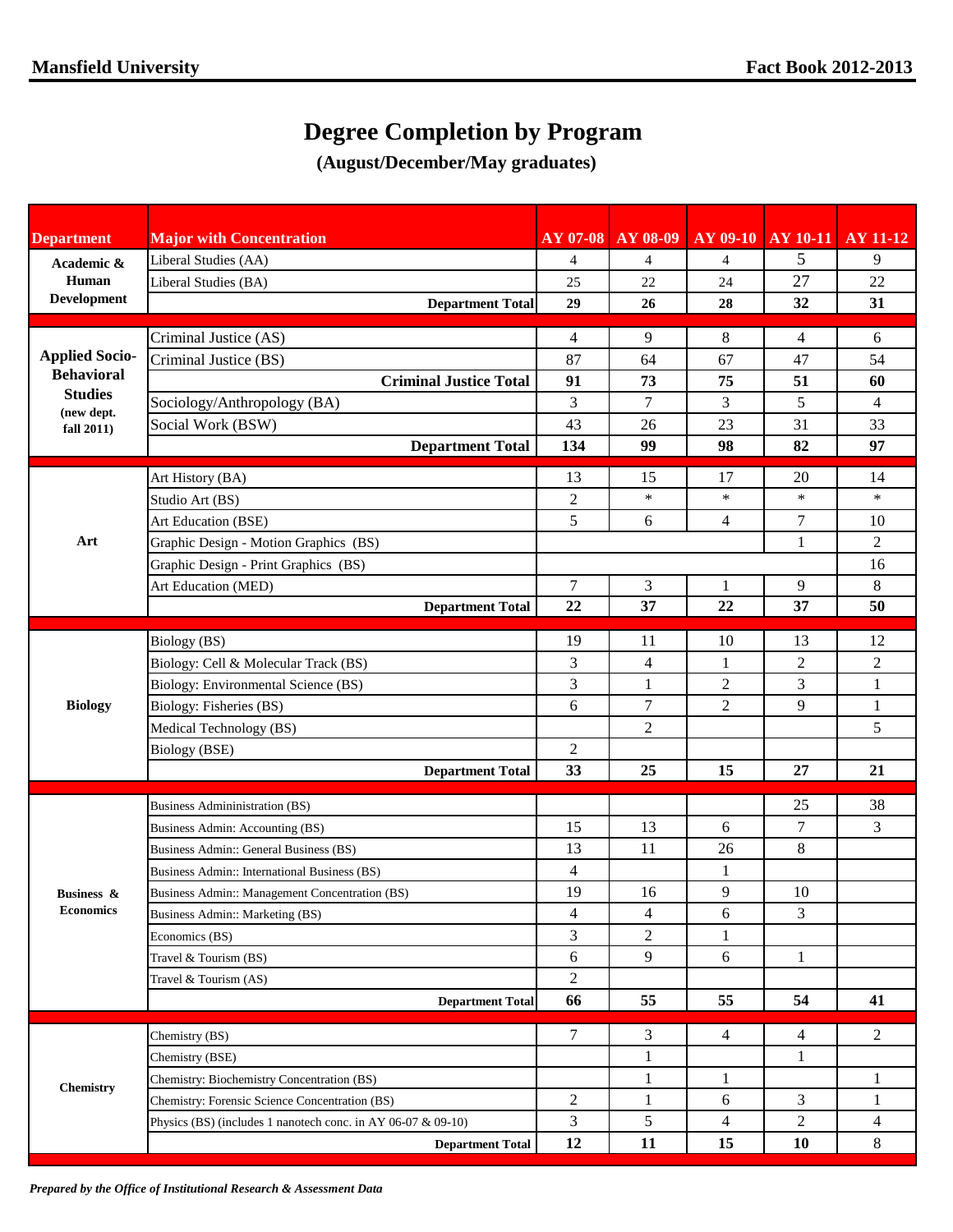| <b>Department</b>              | <b>Major</b> with Concentration                                  | $AY$ 07-08     | <b>AY 08-09</b>    | <b>AY 09-10 AY 10-11</b> |                  | <b>AY 11-12</b>      |
|--------------------------------|------------------------------------------------------------------|----------------|--------------------|--------------------------|------------------|----------------------|
|                                | Communications/Organizational Communications (BS)                | 3              | 6                  | 2                        | 7                | 4                    |
|                                | Mass Comm. Broadcasting (BS)                                     | 11             | 12                 | 16                       | 10               | 14                   |
| Communication &                | Mass Comm.: Journalism (BS)                                      | $\overline{2}$ | 4                  | 7                        | $\overline{2}$   | 4                    |
| <b>Theatre</b>                 | Mass Comm.: Public Relations (BS)                                | 4              | 14                 | 15                       | 16               | 11                   |
|                                | Theatre (BS)                                                     |                |                    | 1                        |                  |                      |
|                                | <b>Department Total</b>                                          | <b>20</b>      | 36                 | 41                       | 35               | 33                   |
|                                | Elementary Education (includes second certifications) (BSE)      | 38             | 61                 | 42                       | 44               | 45                   |
|                                | Special Education (includes second certifications) (BSE)         | 11             | 11                 | 8                        | 9                | 5                    |
|                                | Leadership for Children and Adults with Disabilities (BS)        | 5              | 7                  | $\overline{2}$           | $\overline{4}$   | 3                    |
| <b>Education &amp; Special</b> | Elementary Education (MED)                                       | 32             | 22                 | 19                       | 16               | 15                   |
| <b>Education</b>               | Education (MS)                                                   | 44             | 15                 | 20                       | 19               | 12                   |
|                                | Special Education (MED)                                          | 29             | 19                 | 16                       | 13               | 11                   |
|                                | <b>Department Total</b>                                          | 159            | 135                | 107                      | 105              | 91                   |
|                                |                                                                  |                |                    |                          |                  |                      |
|                                | English (BA)                                                     | 10             | 11                 | 11                       | 11               | 9                    |
|                                | English (BSE)                                                    | 8              | 2                  | 4                        | 1                | 2                    |
|                                | French (BA)                                                      | 1              | 1                  |                          | 1                | 1                    |
| <b>English and Modern</b>      | French (BSE)                                                     |                |                    |                          | 1                |                      |
| <b>Foreign Languages</b>       | German (BA)                                                      |                |                    |                          | 1                |                      |
|                                | Spanish (BA)                                                     |                | $\mathbf{1}$       | 4                        | 1                |                      |
|                                | Spanish (BSE)                                                    | 1              |                    |                          | 1                |                      |
|                                | <b>Department Total</b>                                          | 20             | 15                 | 19                       | 17               | 11                   |
|                                |                                                                  |                |                    |                          |                  |                      |
|                                | Geography (BS)                                                   | $\mathbf{1}$   |                    |                          | 1                | 3                    |
|                                | Geography Mapping Technology (BS)                                | 3              | 1                  |                          | $\overline{2}$   | $\mathbf{1}$         |
|                                | Geography: Environmental Science (BS)                            | 8              | 11                 | 12                       | 12               | 13                   |
| Geography &<br>Geology         | Geography: Watershed Mgmt. Concentration (BS)                    |                | 2                  | 4                        | $\overline{4}$   | 4                    |
|                                | Geography: Outdoor Recreation Leadership Concentration (BS)      |                |                    |                          |                  | 4                    |
|                                | Geography Regional Planning (BS)<br>Earth & Space Science (BSE.) | 1              |                    |                          |                  | 4                    |
|                                |                                                                  |                |                    |                          |                  |                      |
|                                |                                                                  | 2              | $\overline{c}$     | $\overline{c}$           | 4                |                      |
|                                | <b>Department Total</b>                                          | 15             | 16                 | 18                       | 23               | 29                   |
|                                | Radiology Technology (AAS)                                       | 16             | 6                  | 12                       | 12               | 8                    |
|                                | Respiratory Therapy (AAS)                                        | 9              | 10                 | 5                        | $\boldsymbol{0}$ | $8\,$                |
|                                | Nutrition & Dietetics (BS)                                       | 6              | 8                  | 19                       | 13               | 12                   |
| <b>Health Sciences</b>         | Nutrition: Sports Nutrition (BS)                                 |                | 3                  | 1                        | $\overline{2}$   | 3                    |
|                                | Nursing (BSN)                                                    | 41             | 36                 | 35                       | 38               | 39                   |
|                                | Nursing (MSN)                                                    | 18             | 7                  | 9                        | 10               | 18                   |
|                                | <b>Department Total</b>                                          | 90             | 70                 | 81                       | 75               | 88                   |
|                                |                                                                  |                |                    |                          |                  |                      |
| <b>History, Philosophy</b>     | History (BA)                                                     | 15             | 16                 | 19                       | 15               | 17                   |
| & Political Science            | Philosophy (BA)                                                  | $\mathbf{1}$   | 5                  | 5                        | $\overline{3}$   | $\mathbf{1}$         |
| (new dept.                     | Political Science (BA)                                           | 5              | $\boldsymbol{7}$   | 9                        | $\overline{2}$   | $8\,$                |
| fall 2011)                     | Social Studies-History (BSE)<br><b>Department Total</b>          | 7<br>28        | $\mathbf{1}$<br>29 | $\sqrt{6}$<br>39         | $\tau$<br>27     | $\overline{2}$<br>28 |